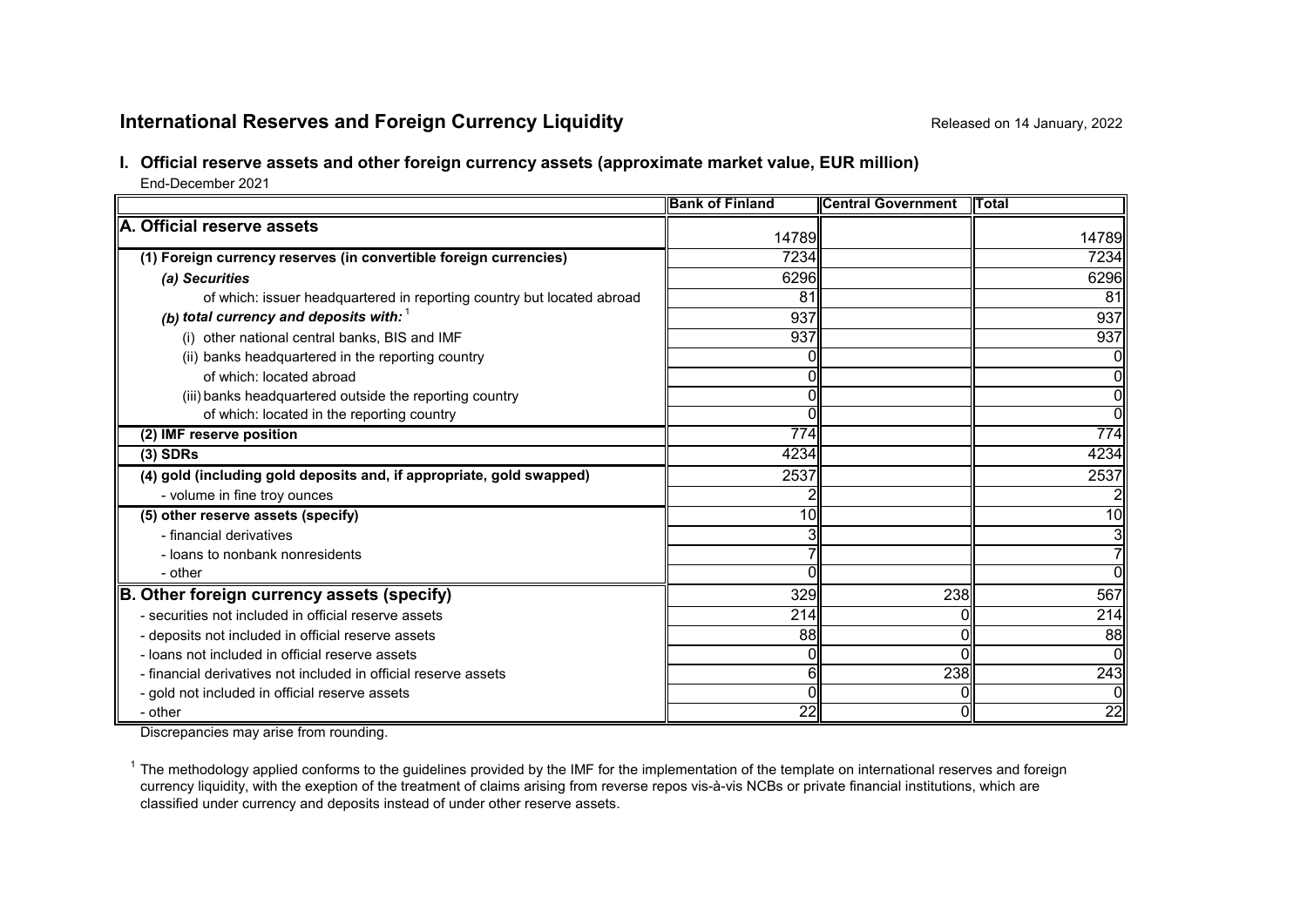#### **II. Predetermined short-term net drains on foreign currency assets (nominal value, EUR million)** End-December 2021

|     |                                                                                                                                                                         |           |                     | <b>Bank of Finland</b> |                                                     |                                                        |                     |                  | <b>Central Government</b>                                    |                                                        |              | Total            |                                                              |                                                                    |
|-----|-------------------------------------------------------------------------------------------------------------------------------------------------------------------------|-----------|---------------------|------------------------|-----------------------------------------------------|--------------------------------------------------------|---------------------|------------------|--------------------------------------------------------------|--------------------------------------------------------|--------------|------------------|--------------------------------------------------------------|--------------------------------------------------------------------|
|     |                                                                                                                                                                         |           |                     |                        | <b>Maturity breakdown</b>                           |                                                        |                     |                  | <b>Maturity breakdown</b>                                    |                                                        |              |                  | <b>Maturity breakdown</b>                                    |                                                                    |
|     |                                                                                                                                                                         |           | (residual maturity) |                        |                                                     |                                                        | (residual maturity) |                  |                                                              | (residual maturity)                                    |              |                  |                                                              |                                                                    |
|     |                                                                                                                                                                         |           | <b>Total</b>        | Up to 1<br>month       | More<br>than 1<br>month<br>and up<br>to 3<br>months | <b>More</b><br>than 3<br>months<br>and up<br>to 1 year | Total               | Up to 1<br>month | <b>More</b><br>than 1<br>month<br>and up<br>to $3$<br>months | <b>More</b><br>than 3<br>months<br>and up<br>to 1 year | Total        | Up to 1<br>month | <b>More</b><br>than 1<br>month<br>and up<br>to $3$<br>months | <b>More</b><br>than 3<br>months<br>and up<br>to 1 year $\parallel$ |
| Ι1. | Foreign currency loans, securities and deposits                                                                                                                         |           |                     |                        |                                                     |                                                        | $-1443$             |                  | $-1422$                                                      | $-21$                                                  | $-1443$      | $\Omega$         | $-1422$                                                      | $-21$                                                              |
|     | - outflows (-)                                                                                                                                                          | Principal |                     |                        |                                                     |                                                        | $-1412$             |                  | $-1412$                                                      | $\Omega$                                               | $-1412$      | 0                | $-1412$                                                      | $\overline{0}$                                                     |
|     |                                                                                                                                                                         | Interest  | 0                   |                        |                                                     |                                                        | $-30$               |                  | $-10$                                                        | $-21$                                                  | $-30$        | $\mathbf 0$      | $-10$                                                        | $-21$                                                              |
|     | - inflows $(+)$                                                                                                                                                         | Principal | $\Omega$            |                        | $\Omega$                                            |                                                        |                     |                  | $\Omega$                                                     | $\Omega$                                               | $\Omega$     | $\Omega$         | $\Omega$                                                     | $\overline{0}$                                                     |
|     |                                                                                                                                                                         | Interest  | 0                   |                        |                                                     |                                                        |                     |                  |                                                              | $\Omega$                                               | $\Omega$     | $\Omega$         |                                                              | $\overline{0}$                                                     |
| l2. | Aggregate short and long positions in<br>forwards and futures in foreign currencies<br>vis-à-vis the domestic currency (including<br>the forward leg of currency swaps) |           |                     |                        |                                                     |                                                        | 1433                |                  | 1423                                                         | 9                                                      | 1433         | 0                | 1423                                                         | 91                                                                 |
|     | Short positions (-)<br>(a)                                                                                                                                              |           |                     |                        |                                                     |                                                        |                     |                  |                                                              | $\Omega$                                               | $\Omega$     | $\mathbf 0$      |                                                              | 0l                                                                 |
|     | Long positions (+)<br>(b)                                                                                                                                               |           |                     |                        |                                                     |                                                        | 1433                |                  | 1423                                                         | 9                                                      | 1433         | $\mathbf 0$      | 1423                                                         | 9 <sup>1</sup>                                                     |
| lЗ. | Other (specify)                                                                                                                                                         |           |                     |                        |                                                     |                                                        |                     |                  |                                                              |                                                        | $\mathbf{0}$ | $\Omega$         |                                                              | $\overline{0}$                                                     |
|     | - outflows related to repos (-)                                                                                                                                         |           |                     |                        | O                                                   |                                                        |                     |                  | $\Omega$                                                     | $\Omega$                                               | $\mathbf{0}$ | 0                |                                                              | $\overline{0}$                                                     |
|     | - inflows related to reverse repos (+)                                                                                                                                  |           |                     |                        |                                                     |                                                        |                     |                  |                                                              |                                                        | $\Omega$     | $\Omega$         | $\Omega$                                                     | 0l                                                                 |
|     | - trade credit (-)                                                                                                                                                      |           |                     |                        |                                                     |                                                        |                     |                  | $\Omega$                                                     |                                                        | $\Omega$     | 0                |                                                              | 0l                                                                 |
|     | - trade credit $(+)$                                                                                                                                                    |           |                     |                        | $\Omega$                                            |                                                        |                     |                  | $\Omega$                                                     | $\Omega$                                               | $\Omega$     | $\mathbf 0$      |                                                              | $\overline{0}$                                                     |
|     | - other accounts payable (-)                                                                                                                                            |           |                     |                        |                                                     |                                                        |                     |                  | $\Omega$                                                     | $\Omega$                                               | $\mathbf{0}$ | $\Omega$         | 0                                                            | $\overline{0}$                                                     |
|     | - other accounts receivable $(+)$                                                                                                                                       |           | $\Omega$            |                        | $\Omega$                                            |                                                        |                     |                  | $\Omega$                                                     | $\Omega$                                               | 0            | $\overline{0}$   | $\Omega$                                                     | $\overline{0}$                                                     |

Discrepancies may arise from rounding.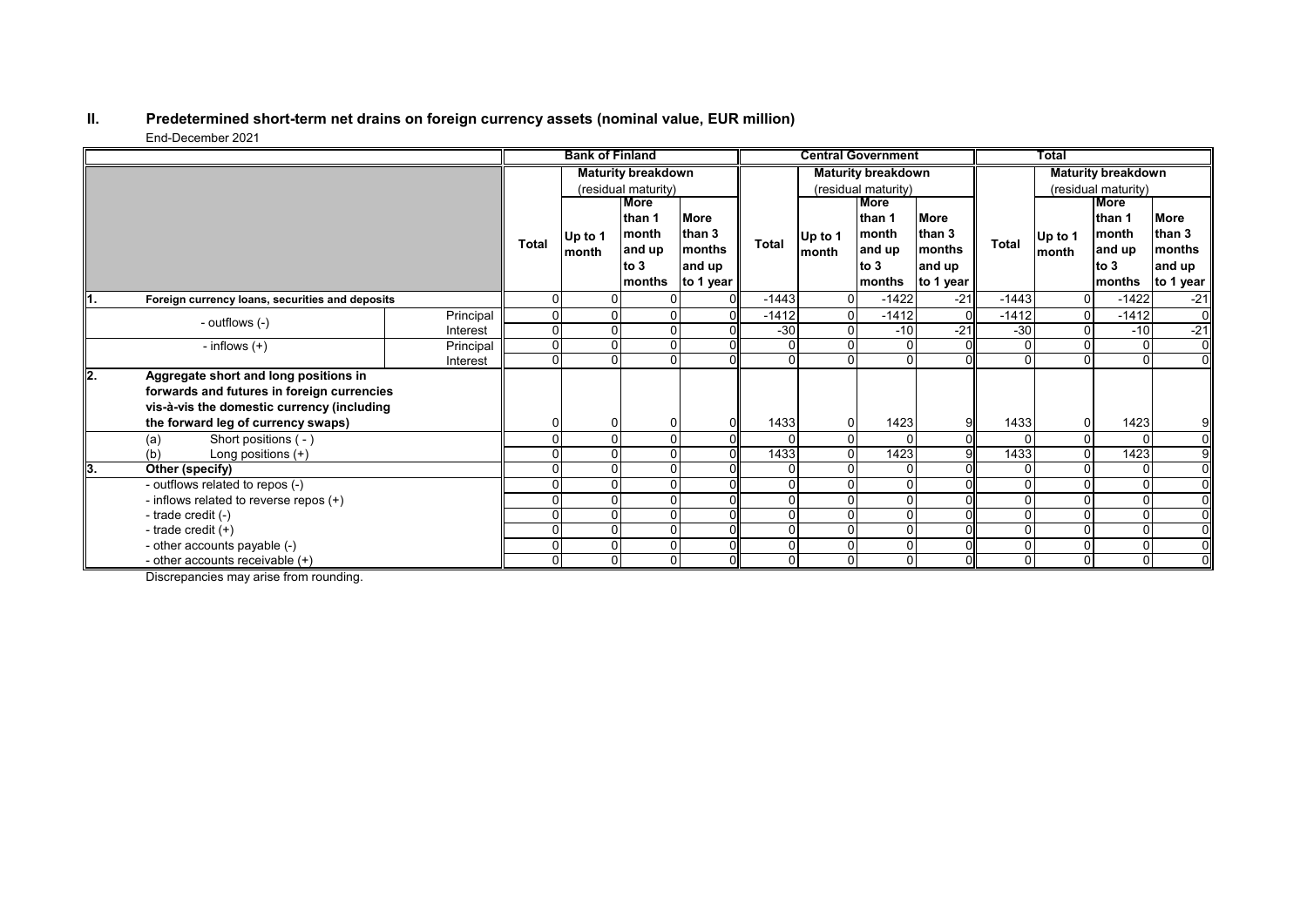## **III. Contingent short-term net drains on foreign currency assets (nominal value, EUR million)**

End-December 2021

| <b>Maturity breakdown</b><br><b>Maturity breakdown</b><br><b>Maturity breakdown</b><br>(residual maturity, where applicable)<br>(residual maturity, where applicable)<br>(residual maturity, where applicable)<br>More<br><b>More</b><br><b>More</b><br><b>More</b><br><b>More</b><br><b>More</b><br>than 1<br>than 1<br>than 1<br>than 3<br>than 3<br>than 3<br>month<br>month<br>month<br>Up to 1<br>Up to 1<br>Up to 1<br><b>Total</b><br>Total<br>months<br>Total<br>months<br>months<br>and up<br>and up<br>month<br>and up<br>month<br>month<br>and up<br>and up<br>and up<br>to 3<br>to 3<br>to 3<br>to 1 year<br>to 1 year<br>to 1 year<br>months<br>months<br>months<br>$\overline{0}$<br>$\overline{0}$<br>Contingent liabilities in foreign currency<br>$\Omega$<br>$\mathbf 0$<br>$\Omega$<br>$\Omega$<br>0<br>0<br>$\overline{0}$<br>$\Omega$<br>$\overline{0}$<br>ō<br>$\overline{0}$<br>$\mathbf 0$<br>$\Omega$<br>$\Omega$<br>$\Omega$<br>$\Omega$<br>0<br>$\Omega$<br>$\Omega$<br>(a) Collateral quarantees on debt falling due within one year<br>$\Omega$<br>$\overline{0}$<br>$\Omega$<br>$\Omega$<br>$\overline{0}$<br>$\Omega$<br>$\Omega$<br>$\overline{0}$<br>$\Omega$<br>(b) Other contingent liabilities<br>$\Omega$<br>Foreign currency securities issued with<br>2.<br>οI<br>$\overline{0}$<br>0<br>embedded options (puttable bonds)<br>$\Omega$<br>$\mathbf 0$<br>Undrawn, unconditional credit lines provided by:<br>$\Omega$<br>$\Omega$<br>$\Omega$<br>$\Omega$<br>$\Omega$<br>$\Omega$<br>$\Omega$<br>$\Omega$<br>$\Omega$<br>3.<br>(a) other national monetary authorities, BIS,<br>$\mathbf 0$<br>$\Omega$<br>$\Omega$<br>$\Omega$<br>0<br>$\Omega$<br>$\Omega$<br>$\Omega$<br>$\Omega$<br>$\Omega$<br>IMF, and other international organizations<br>$\overline{0}$<br>$\overline{0}$<br>$\mathbf 0$<br>$\overline{0}$<br>$\overline{0}$<br>$\mathbf 0$<br>$\mathbf 0$<br>0<br>0<br>0<br>0<br>- other national monetary authorities (+)<br>$\overline{0}$<br>$\overline{0}$<br>$\overline{0}$<br>$\overline{0}$<br>$\overline{0}$<br>$\overline{\mathsf{o}}$<br>$\overline{0}$<br>$\overline{0}$<br>$\overline{0}$<br>$\overline{0}$<br>- BIS $(+)$<br>$\Omega$<br>$\overline{0}$<br>0<br>$\overline{0}$<br>$\overline{0}$<br>$\mathbf 0$<br>$\overline{0}$<br>$-IMF (+)$<br>0<br>0<br>$\mathbf{0}$<br>$\Omega$<br>$\mathbf{0}$<br>$\overline{0}$<br>ō<br>$\overline{0}$<br>$\overline{0}$<br>0<br>0<br>0<br>$\mathbf 0$<br>$\overline{0}$<br>$\overline{0}$<br>$\Omega$<br>- other international organizations (+)<br>0<br>0<br>$\mathbf 0$<br>$\Omega$<br>$\Omega$<br>$\Omega$<br>(b) with banks and other financial institutions (+)<br>$\Omega$<br>$\Omega$<br>$\Omega$<br>$\Omega$<br>$\Omega$<br>(c) with banks and other financial institutions<br>0<br>0<br>$\mathbf 0$<br>0<br>0<br>$\Omega$<br>$\Omega$<br>0<br>$\Omega$<br>$\Omega$<br>C<br>headquartered outside the reporting country (+)<br>0<br>0<br>$\overline{0}$<br>$\overline{0}$<br>$\mathbf 0$<br>$\mathbf 0$<br>$\mathbf 0$<br>$\overline{0}$<br>$\mathbf{0}$<br>$\mathbf{0}$<br>Undrawn, unconditional credit lines provided to:<br>0<br>(a) other national monetary authorities, BIS,<br>$\mathbf 0$<br>$\Omega$<br>0<br>$\Omega$<br>0<br>$\Omega$<br>$\Omega$<br>0<br>$\Omega$<br>0<br>IMF, and other international organizations<br>$\mathbf 0$<br>0<br>$\overline{0}$<br>$\mathbf 0$<br>$\overline{0}$<br>$\overline{0}$<br>$\Omega$<br>$\mathbf{0}$<br>- other national monetary authorities (-)<br>0<br>$\mathbf{0}$<br>$\Omega$<br>$\overline{0}$<br>$\overline{0}$<br>$\overline{0}$<br>$\overline{0}$<br>0<br>0<br>$\mathbf{0}$<br>$\Omega$<br>$\Omega$<br>$\Omega$<br>$\Omega$<br>$-BIS$ (-)<br>0<br>$\mathbf 0$<br>$\mathbf 0$<br>$\Omega$<br>$\Omega$<br>$\Omega$<br>0<br>$\Omega$<br>$\Omega$<br>$\Omega$<br>$-IMF(-)$<br>$\Omega$<br>$\overline{\mathsf{o}}$<br>$\overline{0}$<br>0<br>0<br>0<br>$\mathbf{0}$<br>$\mathbf 0$<br>$\mathbf 0$<br>$\Omega$<br>$\Omega$<br>$\Omega$<br>- other international organizations (-)<br>(b) banks and other financial institutions<br>$\mathbf 0$<br>0<br>$\Omega$<br>$\mathbf{0}$<br>$\mathbf 0$<br>0<br>0<br>$\Omega$<br>$\Omega$<br>0<br>O<br>headquartered in reporting country (-)<br>(c) banks and other financial institutions<br>0<br>$\mathbf 0$<br>0<br>$\mathbf{0}$<br>$\mathbf 0$<br>$\mathbf{0}$<br>$\Omega$<br>$\mathbf{0}$<br>$\Omega$<br>$\Omega$<br>n<br>headquartered outside the reporting country (-)<br>Aggregate short and long positions of options<br>5.<br>$\mathbf{0}$<br>$\mathbf 0$<br>$\Omega$<br>$\mathbf 0$<br>0<br>$\Omega$<br>$\mathbf{0}$<br>$\Omega$<br>$\Omega$<br>$\Omega$<br>$\Omega$<br>in foreign currencies vis-à-vis the domestic currency<br>$\overline{0}$<br>$\mathbf 0$<br>$\overline{0}$<br>$\mathsf 0$<br>0<br>0<br>0<br>$\overline{0}$<br>$\overline{0}$<br>0<br>$\mathbf{0}$<br>(a) Short positions<br>$\overline{\mathsf{o}}$<br>O<br>$\overline{0}$<br>$\overline{0}$<br>$\overline{\mathbf{0}}$<br>$\overline{0}$<br>$\overline{0}$<br>$\overline{0}$<br>$\overline{0}$<br>$\overline{0}$<br>$\overline{0}$<br>(i) Bought puts<br>$\overline{0}$<br>$\overline{0}$<br>$\overline{0}$<br>$\overline{0}$<br>ō<br>$\overline{0}$<br>$\Omega$<br>$\Omega$<br>$\Omega$<br>$\Omega$<br>$\Omega$<br>(ii) Written calls<br>0<br>0<br>0<br>$\mathbf{0}$<br>$\mathbf 0$<br>$\mathbf 0$<br>$\Omega$<br>$\Omega$<br>$\Omega$<br>$\Omega$<br>$\Omega$<br>(b) Long positions |  | <b>Bank of Finland</b> |  |  | <b>Central Government</b> |  |  |  | <b>Total</b> |  |  |  |  |
|------------------------------------------------------------------------------------------------------------------------------------------------------------------------------------------------------------------------------------------------------------------------------------------------------------------------------------------------------------------------------------------------------------------------------------------------------------------------------------------------------------------------------------------------------------------------------------------------------------------------------------------------------------------------------------------------------------------------------------------------------------------------------------------------------------------------------------------------------------------------------------------------------------------------------------------------------------------------------------------------------------------------------------------------------------------------------------------------------------------------------------------------------------------------------------------------------------------------------------------------------------------------------------------------------------------------------------------------------------------------------------------------------------------------------------------------------------------------------------------------------------------------------------------------------------------------------------------------------------------------------------------------------------------------------------------------------------------------------------------------------------------------------------------------------------------------------------------------------------------------------------------------------------------------------------------------------------------------------------------------------------------------------------------------------------------------------------------------------------------------------------------------------------------------------------------------------------------------------------------------------------------------------------------------------------------------------------------------------------------------------------------------------------------------------------------------------------------------------------------------------------------------------------------------------------------------------------------------------------------------------------------------------------------------------------------------------------------------------------------------------------------------------------------------------------------------------------------------------------------------------------------------------------------------------------------------------------------------------------------------------------------------------------------------------------------------------------------------------------------------------------------------------------------------------------------------------------------------------------------------------------------------------------------------------------------------------------------------------------------------------------------------------------------------------------------------------------------------------------------------------------------------------------------------------------------------------------------------------------------------------------------------------------------------------------------------------------------------------------------------------------------------------------------------------------------------------------------------------------------------------------------------------------------------------------------------------------------------------------------------------------------------------------------------------------------------------------------------------------------------------------------------------------------------------------------------------------------------------------------------------------------------------------------------------------------------------------------------------------------------------------------------------------------------------------------------------------------------------------------------------------------------------------------------------------------------------------------------------------------------------------------------------------------------------------------------------------------------------------------------------------------------------------------------------------------------------------------------------------------------------------------------------------------------------------------------------------------------------------------------------------------------------------------------------------------------------------------------------------------------------------------------------------------------------------------------------------------------------------------------------------------------------------------------------------------------------------------------------------------------------------------------------------------------------------------------------------------------------------|--|------------------------|--|--|---------------------------|--|--|--|--------------|--|--|--|--|
|                                                                                                                                                                                                                                                                                                                                                                                                                                                                                                                                                                                                                                                                                                                                                                                                                                                                                                                                                                                                                                                                                                                                                                                                                                                                                                                                                                                                                                                                                                                                                                                                                                                                                                                                                                                                                                                                                                                                                                                                                                                                                                                                                                                                                                                                                                                                                                                                                                                                                                                                                                                                                                                                                                                                                                                                                                                                                                                                                                                                                                                                                                                                                                                                                                                                                                                                                                                                                                                                                                                                                                                                                                                                                                                                                                                                                                                                                                                                                                                                                                                                                                                                                                                                                                                                                                                                                                                                                                                                                                                                                                                                                                                                                                                                                                                                                                                                                                                                                                                                                                                                                                                                                                                                                                                                                                                                                                                                                                                                                    |  |                        |  |  |                           |  |  |  |              |  |  |  |  |
|                                                                                                                                                                                                                                                                                                                                                                                                                                                                                                                                                                                                                                                                                                                                                                                                                                                                                                                                                                                                                                                                                                                                                                                                                                                                                                                                                                                                                                                                                                                                                                                                                                                                                                                                                                                                                                                                                                                                                                                                                                                                                                                                                                                                                                                                                                                                                                                                                                                                                                                                                                                                                                                                                                                                                                                                                                                                                                                                                                                                                                                                                                                                                                                                                                                                                                                                                                                                                                                                                                                                                                                                                                                                                                                                                                                                                                                                                                                                                                                                                                                                                                                                                                                                                                                                                                                                                                                                                                                                                                                                                                                                                                                                                                                                                                                                                                                                                                                                                                                                                                                                                                                                                                                                                                                                                                                                                                                                                                                                                    |  |                        |  |  |                           |  |  |  |              |  |  |  |  |
| $\mathbf 0$<br>$\mathbf 0$<br>$\mathbf 0$<br>$\mathbf 0$<br>$\mathbf 0$<br>$\mathbf 0$<br>$\mathbf 0$<br>$\mathbf 0$<br>$\mathbf 0$<br>$\mathbf 0$<br>$\mathbf 0$<br>$\pmb{0}$<br>$\mathbf 0$<br>$\mathbf 0$<br>$\Omega$<br>$\mathbf 0$<br>$\pmb{0}$<br>$\mathbf 0$<br>$\mathbf 0$<br>$\mathbf 0$<br>$\mathbf 0$<br>$\mathbf 0$<br>$\mathbf 0$<br>$\mathbf 0$                                                                                                                                                                                                                                                                                                                                                                                                                                                                                                                                                                                                                                                                                                                                                                                                                                                                                                                                                                                                                                                                                                                                                                                                                                                                                                                                                                                                                                                                                                                                                                                                                                                                                                                                                                                                                                                                                                                                                                                                                                                                                                                                                                                                                                                                                                                                                                                                                                                                                                                                                                                                                                                                                                                                                                                                                                                                                                                                                                                                                                                                                                                                                                                                                                                                                                                                                                                                                                                                                                                                                                                                                                                                                                                                                                                                                                                                                                                                                                                                                                                                                                                                                                                                                                                                                                                                                                                                                                                                                                                                                                                                                                                                                                                                                                                                                                                                                                                                                                                                                                                                                                                      |  |                        |  |  |                           |  |  |  |              |  |  |  |  |
|                                                                                                                                                                                                                                                                                                                                                                                                                                                                                                                                                                                                                                                                                                                                                                                                                                                                                                                                                                                                                                                                                                                                                                                                                                                                                                                                                                                                                                                                                                                                                                                                                                                                                                                                                                                                                                                                                                                                                                                                                                                                                                                                                                                                                                                                                                                                                                                                                                                                                                                                                                                                                                                                                                                                                                                                                                                                                                                                                                                                                                                                                                                                                                                                                                                                                                                                                                                                                                                                                                                                                                                                                                                                                                                                                                                                                                                                                                                                                                                                                                                                                                                                                                                                                                                                                                                                                                                                                                                                                                                                                                                                                                                                                                                                                                                                                                                                                                                                                                                                                                                                                                                                                                                                                                                                                                                                                                                                                                                                                    |  |                        |  |  |                           |  |  |  |              |  |  |  |  |
|                                                                                                                                                                                                                                                                                                                                                                                                                                                                                                                                                                                                                                                                                                                                                                                                                                                                                                                                                                                                                                                                                                                                                                                                                                                                                                                                                                                                                                                                                                                                                                                                                                                                                                                                                                                                                                                                                                                                                                                                                                                                                                                                                                                                                                                                                                                                                                                                                                                                                                                                                                                                                                                                                                                                                                                                                                                                                                                                                                                                                                                                                                                                                                                                                                                                                                                                                                                                                                                                                                                                                                                                                                                                                                                                                                                                                                                                                                                                                                                                                                                                                                                                                                                                                                                                                                                                                                                                                                                                                                                                                                                                                                                                                                                                                                                                                                                                                                                                                                                                                                                                                                                                                                                                                                                                                                                                                                                                                                                                                    |  |                        |  |  |                           |  |  |  |              |  |  |  |  |
|                                                                                                                                                                                                                                                                                                                                                                                                                                                                                                                                                                                                                                                                                                                                                                                                                                                                                                                                                                                                                                                                                                                                                                                                                                                                                                                                                                                                                                                                                                                                                                                                                                                                                                                                                                                                                                                                                                                                                                                                                                                                                                                                                                                                                                                                                                                                                                                                                                                                                                                                                                                                                                                                                                                                                                                                                                                                                                                                                                                                                                                                                                                                                                                                                                                                                                                                                                                                                                                                                                                                                                                                                                                                                                                                                                                                                                                                                                                                                                                                                                                                                                                                                                                                                                                                                                                                                                                                                                                                                                                                                                                                                                                                                                                                                                                                                                                                                                                                                                                                                                                                                                                                                                                                                                                                                                                                                                                                                                                                                    |  |                        |  |  |                           |  |  |  |              |  |  |  |  |
|                                                                                                                                                                                                                                                                                                                                                                                                                                                                                                                                                                                                                                                                                                                                                                                                                                                                                                                                                                                                                                                                                                                                                                                                                                                                                                                                                                                                                                                                                                                                                                                                                                                                                                                                                                                                                                                                                                                                                                                                                                                                                                                                                                                                                                                                                                                                                                                                                                                                                                                                                                                                                                                                                                                                                                                                                                                                                                                                                                                                                                                                                                                                                                                                                                                                                                                                                                                                                                                                                                                                                                                                                                                                                                                                                                                                                                                                                                                                                                                                                                                                                                                                                                                                                                                                                                                                                                                                                                                                                                                                                                                                                                                                                                                                                                                                                                                                                                                                                                                                                                                                                                                                                                                                                                                                                                                                                                                                                                                                                    |  |                        |  |  |                           |  |  |  |              |  |  |  |  |
|                                                                                                                                                                                                                                                                                                                                                                                                                                                                                                                                                                                                                                                                                                                                                                                                                                                                                                                                                                                                                                                                                                                                                                                                                                                                                                                                                                                                                                                                                                                                                                                                                                                                                                                                                                                                                                                                                                                                                                                                                                                                                                                                                                                                                                                                                                                                                                                                                                                                                                                                                                                                                                                                                                                                                                                                                                                                                                                                                                                                                                                                                                                                                                                                                                                                                                                                                                                                                                                                                                                                                                                                                                                                                                                                                                                                                                                                                                                                                                                                                                                                                                                                                                                                                                                                                                                                                                                                                                                                                                                                                                                                                                                                                                                                                                                                                                                                                                                                                                                                                                                                                                                                                                                                                                                                                                                                                                                                                                                                                    |  |                        |  |  |                           |  |  |  |              |  |  |  |  |
|                                                                                                                                                                                                                                                                                                                                                                                                                                                                                                                                                                                                                                                                                                                                                                                                                                                                                                                                                                                                                                                                                                                                                                                                                                                                                                                                                                                                                                                                                                                                                                                                                                                                                                                                                                                                                                                                                                                                                                                                                                                                                                                                                                                                                                                                                                                                                                                                                                                                                                                                                                                                                                                                                                                                                                                                                                                                                                                                                                                                                                                                                                                                                                                                                                                                                                                                                                                                                                                                                                                                                                                                                                                                                                                                                                                                                                                                                                                                                                                                                                                                                                                                                                                                                                                                                                                                                                                                                                                                                                                                                                                                                                                                                                                                                                                                                                                                                                                                                                                                                                                                                                                                                                                                                                                                                                                                                                                                                                                                                    |  |                        |  |  |                           |  |  |  |              |  |  |  |  |
|                                                                                                                                                                                                                                                                                                                                                                                                                                                                                                                                                                                                                                                                                                                                                                                                                                                                                                                                                                                                                                                                                                                                                                                                                                                                                                                                                                                                                                                                                                                                                                                                                                                                                                                                                                                                                                                                                                                                                                                                                                                                                                                                                                                                                                                                                                                                                                                                                                                                                                                                                                                                                                                                                                                                                                                                                                                                                                                                                                                                                                                                                                                                                                                                                                                                                                                                                                                                                                                                                                                                                                                                                                                                                                                                                                                                                                                                                                                                                                                                                                                                                                                                                                                                                                                                                                                                                                                                                                                                                                                                                                                                                                                                                                                                                                                                                                                                                                                                                                                                                                                                                                                                                                                                                                                                                                                                                                                                                                                                                    |  |                        |  |  |                           |  |  |  |              |  |  |  |  |
|                                                                                                                                                                                                                                                                                                                                                                                                                                                                                                                                                                                                                                                                                                                                                                                                                                                                                                                                                                                                                                                                                                                                                                                                                                                                                                                                                                                                                                                                                                                                                                                                                                                                                                                                                                                                                                                                                                                                                                                                                                                                                                                                                                                                                                                                                                                                                                                                                                                                                                                                                                                                                                                                                                                                                                                                                                                                                                                                                                                                                                                                                                                                                                                                                                                                                                                                                                                                                                                                                                                                                                                                                                                                                                                                                                                                                                                                                                                                                                                                                                                                                                                                                                                                                                                                                                                                                                                                                                                                                                                                                                                                                                                                                                                                                                                                                                                                                                                                                                                                                                                                                                                                                                                                                                                                                                                                                                                                                                                                                    |  |                        |  |  |                           |  |  |  |              |  |  |  |  |
|                                                                                                                                                                                                                                                                                                                                                                                                                                                                                                                                                                                                                                                                                                                                                                                                                                                                                                                                                                                                                                                                                                                                                                                                                                                                                                                                                                                                                                                                                                                                                                                                                                                                                                                                                                                                                                                                                                                                                                                                                                                                                                                                                                                                                                                                                                                                                                                                                                                                                                                                                                                                                                                                                                                                                                                                                                                                                                                                                                                                                                                                                                                                                                                                                                                                                                                                                                                                                                                                                                                                                                                                                                                                                                                                                                                                                                                                                                                                                                                                                                                                                                                                                                                                                                                                                                                                                                                                                                                                                                                                                                                                                                                                                                                                                                                                                                                                                                                                                                                                                                                                                                                                                                                                                                                                                                                                                                                                                                                                                    |  |                        |  |  |                           |  |  |  |              |  |  |  |  |
|                                                                                                                                                                                                                                                                                                                                                                                                                                                                                                                                                                                                                                                                                                                                                                                                                                                                                                                                                                                                                                                                                                                                                                                                                                                                                                                                                                                                                                                                                                                                                                                                                                                                                                                                                                                                                                                                                                                                                                                                                                                                                                                                                                                                                                                                                                                                                                                                                                                                                                                                                                                                                                                                                                                                                                                                                                                                                                                                                                                                                                                                                                                                                                                                                                                                                                                                                                                                                                                                                                                                                                                                                                                                                                                                                                                                                                                                                                                                                                                                                                                                                                                                                                                                                                                                                                                                                                                                                                                                                                                                                                                                                                                                                                                                                                                                                                                                                                                                                                                                                                                                                                                                                                                                                                                                                                                                                                                                                                                                                    |  |                        |  |  |                           |  |  |  |              |  |  |  |  |
|                                                                                                                                                                                                                                                                                                                                                                                                                                                                                                                                                                                                                                                                                                                                                                                                                                                                                                                                                                                                                                                                                                                                                                                                                                                                                                                                                                                                                                                                                                                                                                                                                                                                                                                                                                                                                                                                                                                                                                                                                                                                                                                                                                                                                                                                                                                                                                                                                                                                                                                                                                                                                                                                                                                                                                                                                                                                                                                                                                                                                                                                                                                                                                                                                                                                                                                                                                                                                                                                                                                                                                                                                                                                                                                                                                                                                                                                                                                                                                                                                                                                                                                                                                                                                                                                                                                                                                                                                                                                                                                                                                                                                                                                                                                                                                                                                                                                                                                                                                                                                                                                                                                                                                                                                                                                                                                                                                                                                                                                                    |  |                        |  |  |                           |  |  |  |              |  |  |  |  |
|                                                                                                                                                                                                                                                                                                                                                                                                                                                                                                                                                                                                                                                                                                                                                                                                                                                                                                                                                                                                                                                                                                                                                                                                                                                                                                                                                                                                                                                                                                                                                                                                                                                                                                                                                                                                                                                                                                                                                                                                                                                                                                                                                                                                                                                                                                                                                                                                                                                                                                                                                                                                                                                                                                                                                                                                                                                                                                                                                                                                                                                                                                                                                                                                                                                                                                                                                                                                                                                                                                                                                                                                                                                                                                                                                                                                                                                                                                                                                                                                                                                                                                                                                                                                                                                                                                                                                                                                                                                                                                                                                                                                                                                                                                                                                                                                                                                                                                                                                                                                                                                                                                                                                                                                                                                                                                                                                                                                                                                                                    |  |                        |  |  |                           |  |  |  |              |  |  |  |  |
|                                                                                                                                                                                                                                                                                                                                                                                                                                                                                                                                                                                                                                                                                                                                                                                                                                                                                                                                                                                                                                                                                                                                                                                                                                                                                                                                                                                                                                                                                                                                                                                                                                                                                                                                                                                                                                                                                                                                                                                                                                                                                                                                                                                                                                                                                                                                                                                                                                                                                                                                                                                                                                                                                                                                                                                                                                                                                                                                                                                                                                                                                                                                                                                                                                                                                                                                                                                                                                                                                                                                                                                                                                                                                                                                                                                                                                                                                                                                                                                                                                                                                                                                                                                                                                                                                                                                                                                                                                                                                                                                                                                                                                                                                                                                                                                                                                                                                                                                                                                                                                                                                                                                                                                                                                                                                                                                                                                                                                                                                    |  |                        |  |  |                           |  |  |  |              |  |  |  |  |
|                                                                                                                                                                                                                                                                                                                                                                                                                                                                                                                                                                                                                                                                                                                                                                                                                                                                                                                                                                                                                                                                                                                                                                                                                                                                                                                                                                                                                                                                                                                                                                                                                                                                                                                                                                                                                                                                                                                                                                                                                                                                                                                                                                                                                                                                                                                                                                                                                                                                                                                                                                                                                                                                                                                                                                                                                                                                                                                                                                                                                                                                                                                                                                                                                                                                                                                                                                                                                                                                                                                                                                                                                                                                                                                                                                                                                                                                                                                                                                                                                                                                                                                                                                                                                                                                                                                                                                                                                                                                                                                                                                                                                                                                                                                                                                                                                                                                                                                                                                                                                                                                                                                                                                                                                                                                                                                                                                                                                                                                                    |  |                        |  |  |                           |  |  |  |              |  |  |  |  |
|                                                                                                                                                                                                                                                                                                                                                                                                                                                                                                                                                                                                                                                                                                                                                                                                                                                                                                                                                                                                                                                                                                                                                                                                                                                                                                                                                                                                                                                                                                                                                                                                                                                                                                                                                                                                                                                                                                                                                                                                                                                                                                                                                                                                                                                                                                                                                                                                                                                                                                                                                                                                                                                                                                                                                                                                                                                                                                                                                                                                                                                                                                                                                                                                                                                                                                                                                                                                                                                                                                                                                                                                                                                                                                                                                                                                                                                                                                                                                                                                                                                                                                                                                                                                                                                                                                                                                                                                                                                                                                                                                                                                                                                                                                                                                                                                                                                                                                                                                                                                                                                                                                                                                                                                                                                                                                                                                                                                                                                                                    |  |                        |  |  |                           |  |  |  |              |  |  |  |  |
|                                                                                                                                                                                                                                                                                                                                                                                                                                                                                                                                                                                                                                                                                                                                                                                                                                                                                                                                                                                                                                                                                                                                                                                                                                                                                                                                                                                                                                                                                                                                                                                                                                                                                                                                                                                                                                                                                                                                                                                                                                                                                                                                                                                                                                                                                                                                                                                                                                                                                                                                                                                                                                                                                                                                                                                                                                                                                                                                                                                                                                                                                                                                                                                                                                                                                                                                                                                                                                                                                                                                                                                                                                                                                                                                                                                                                                                                                                                                                                                                                                                                                                                                                                                                                                                                                                                                                                                                                                                                                                                                                                                                                                                                                                                                                                                                                                                                                                                                                                                                                                                                                                                                                                                                                                                                                                                                                                                                                                                                                    |  |                        |  |  |                           |  |  |  |              |  |  |  |  |
|                                                                                                                                                                                                                                                                                                                                                                                                                                                                                                                                                                                                                                                                                                                                                                                                                                                                                                                                                                                                                                                                                                                                                                                                                                                                                                                                                                                                                                                                                                                                                                                                                                                                                                                                                                                                                                                                                                                                                                                                                                                                                                                                                                                                                                                                                                                                                                                                                                                                                                                                                                                                                                                                                                                                                                                                                                                                                                                                                                                                                                                                                                                                                                                                                                                                                                                                                                                                                                                                                                                                                                                                                                                                                                                                                                                                                                                                                                                                                                                                                                                                                                                                                                                                                                                                                                                                                                                                                                                                                                                                                                                                                                                                                                                                                                                                                                                                                                                                                                                                                                                                                                                                                                                                                                                                                                                                                                                                                                                                                    |  |                        |  |  |                           |  |  |  |              |  |  |  |  |
|                                                                                                                                                                                                                                                                                                                                                                                                                                                                                                                                                                                                                                                                                                                                                                                                                                                                                                                                                                                                                                                                                                                                                                                                                                                                                                                                                                                                                                                                                                                                                                                                                                                                                                                                                                                                                                                                                                                                                                                                                                                                                                                                                                                                                                                                                                                                                                                                                                                                                                                                                                                                                                                                                                                                                                                                                                                                                                                                                                                                                                                                                                                                                                                                                                                                                                                                                                                                                                                                                                                                                                                                                                                                                                                                                                                                                                                                                                                                                                                                                                                                                                                                                                                                                                                                                                                                                                                                                                                                                                                                                                                                                                                                                                                                                                                                                                                                                                                                                                                                                                                                                                                                                                                                                                                                                                                                                                                                                                                                                    |  |                        |  |  |                           |  |  |  |              |  |  |  |  |
|                                                                                                                                                                                                                                                                                                                                                                                                                                                                                                                                                                                                                                                                                                                                                                                                                                                                                                                                                                                                                                                                                                                                                                                                                                                                                                                                                                                                                                                                                                                                                                                                                                                                                                                                                                                                                                                                                                                                                                                                                                                                                                                                                                                                                                                                                                                                                                                                                                                                                                                                                                                                                                                                                                                                                                                                                                                                                                                                                                                                                                                                                                                                                                                                                                                                                                                                                                                                                                                                                                                                                                                                                                                                                                                                                                                                                                                                                                                                                                                                                                                                                                                                                                                                                                                                                                                                                                                                                                                                                                                                                                                                                                                                                                                                                                                                                                                                                                                                                                                                                                                                                                                                                                                                                                                                                                                                                                                                                                                                                    |  |                        |  |  |                           |  |  |  |              |  |  |  |  |
|                                                                                                                                                                                                                                                                                                                                                                                                                                                                                                                                                                                                                                                                                                                                                                                                                                                                                                                                                                                                                                                                                                                                                                                                                                                                                                                                                                                                                                                                                                                                                                                                                                                                                                                                                                                                                                                                                                                                                                                                                                                                                                                                                                                                                                                                                                                                                                                                                                                                                                                                                                                                                                                                                                                                                                                                                                                                                                                                                                                                                                                                                                                                                                                                                                                                                                                                                                                                                                                                                                                                                                                                                                                                                                                                                                                                                                                                                                                                                                                                                                                                                                                                                                                                                                                                                                                                                                                                                                                                                                                                                                                                                                                                                                                                                                                                                                                                                                                                                                                                                                                                                                                                                                                                                                                                                                                                                                                                                                                                                    |  |                        |  |  |                           |  |  |  |              |  |  |  |  |
|                                                                                                                                                                                                                                                                                                                                                                                                                                                                                                                                                                                                                                                                                                                                                                                                                                                                                                                                                                                                                                                                                                                                                                                                                                                                                                                                                                                                                                                                                                                                                                                                                                                                                                                                                                                                                                                                                                                                                                                                                                                                                                                                                                                                                                                                                                                                                                                                                                                                                                                                                                                                                                                                                                                                                                                                                                                                                                                                                                                                                                                                                                                                                                                                                                                                                                                                                                                                                                                                                                                                                                                                                                                                                                                                                                                                                                                                                                                                                                                                                                                                                                                                                                                                                                                                                                                                                                                                                                                                                                                                                                                                                                                                                                                                                                                                                                                                                                                                                                                                                                                                                                                                                                                                                                                                                                                                                                                                                                                                                    |  |                        |  |  |                           |  |  |  |              |  |  |  |  |
|                                                                                                                                                                                                                                                                                                                                                                                                                                                                                                                                                                                                                                                                                                                                                                                                                                                                                                                                                                                                                                                                                                                                                                                                                                                                                                                                                                                                                                                                                                                                                                                                                                                                                                                                                                                                                                                                                                                                                                                                                                                                                                                                                                                                                                                                                                                                                                                                                                                                                                                                                                                                                                                                                                                                                                                                                                                                                                                                                                                                                                                                                                                                                                                                                                                                                                                                                                                                                                                                                                                                                                                                                                                                                                                                                                                                                                                                                                                                                                                                                                                                                                                                                                                                                                                                                                                                                                                                                                                                                                                                                                                                                                                                                                                                                                                                                                                                                                                                                                                                                                                                                                                                                                                                                                                                                                                                                                                                                                                                                    |  |                        |  |  |                           |  |  |  |              |  |  |  |  |
|                                                                                                                                                                                                                                                                                                                                                                                                                                                                                                                                                                                                                                                                                                                                                                                                                                                                                                                                                                                                                                                                                                                                                                                                                                                                                                                                                                                                                                                                                                                                                                                                                                                                                                                                                                                                                                                                                                                                                                                                                                                                                                                                                                                                                                                                                                                                                                                                                                                                                                                                                                                                                                                                                                                                                                                                                                                                                                                                                                                                                                                                                                                                                                                                                                                                                                                                                                                                                                                                                                                                                                                                                                                                                                                                                                                                                                                                                                                                                                                                                                                                                                                                                                                                                                                                                                                                                                                                                                                                                                                                                                                                                                                                                                                                                                                                                                                                                                                                                                                                                                                                                                                                                                                                                                                                                                                                                                                                                                                                                    |  |                        |  |  |                           |  |  |  |              |  |  |  |  |
|                                                                                                                                                                                                                                                                                                                                                                                                                                                                                                                                                                                                                                                                                                                                                                                                                                                                                                                                                                                                                                                                                                                                                                                                                                                                                                                                                                                                                                                                                                                                                                                                                                                                                                                                                                                                                                                                                                                                                                                                                                                                                                                                                                                                                                                                                                                                                                                                                                                                                                                                                                                                                                                                                                                                                                                                                                                                                                                                                                                                                                                                                                                                                                                                                                                                                                                                                                                                                                                                                                                                                                                                                                                                                                                                                                                                                                                                                                                                                                                                                                                                                                                                                                                                                                                                                                                                                                                                                                                                                                                                                                                                                                                                                                                                                                                                                                                                                                                                                                                                                                                                                                                                                                                                                                                                                                                                                                                                                                                                                    |  |                        |  |  |                           |  |  |  |              |  |  |  |  |
|                                                                                                                                                                                                                                                                                                                                                                                                                                                                                                                                                                                                                                                                                                                                                                                                                                                                                                                                                                                                                                                                                                                                                                                                                                                                                                                                                                                                                                                                                                                                                                                                                                                                                                                                                                                                                                                                                                                                                                                                                                                                                                                                                                                                                                                                                                                                                                                                                                                                                                                                                                                                                                                                                                                                                                                                                                                                                                                                                                                                                                                                                                                                                                                                                                                                                                                                                                                                                                                                                                                                                                                                                                                                                                                                                                                                                                                                                                                                                                                                                                                                                                                                                                                                                                                                                                                                                                                                                                                                                                                                                                                                                                                                                                                                                                                                                                                                                                                                                                                                                                                                                                                                                                                                                                                                                                                                                                                                                                                                                    |  |                        |  |  |                           |  |  |  |              |  |  |  |  |
|                                                                                                                                                                                                                                                                                                                                                                                                                                                                                                                                                                                                                                                                                                                                                                                                                                                                                                                                                                                                                                                                                                                                                                                                                                                                                                                                                                                                                                                                                                                                                                                                                                                                                                                                                                                                                                                                                                                                                                                                                                                                                                                                                                                                                                                                                                                                                                                                                                                                                                                                                                                                                                                                                                                                                                                                                                                                                                                                                                                                                                                                                                                                                                                                                                                                                                                                                                                                                                                                                                                                                                                                                                                                                                                                                                                                                                                                                                                                                                                                                                                                                                                                                                                                                                                                                                                                                                                                                                                                                                                                                                                                                                                                                                                                                                                                                                                                                                                                                                                                                                                                                                                                                                                                                                                                                                                                                                                                                                                                                    |  |                        |  |  |                           |  |  |  |              |  |  |  |  |
|                                                                                                                                                                                                                                                                                                                                                                                                                                                                                                                                                                                                                                                                                                                                                                                                                                                                                                                                                                                                                                                                                                                                                                                                                                                                                                                                                                                                                                                                                                                                                                                                                                                                                                                                                                                                                                                                                                                                                                                                                                                                                                                                                                                                                                                                                                                                                                                                                                                                                                                                                                                                                                                                                                                                                                                                                                                                                                                                                                                                                                                                                                                                                                                                                                                                                                                                                                                                                                                                                                                                                                                                                                                                                                                                                                                                                                                                                                                                                                                                                                                                                                                                                                                                                                                                                                                                                                                                                                                                                                                                                                                                                                                                                                                                                                                                                                                                                                                                                                                                                                                                                                                                                                                                                                                                                                                                                                                                                                                                                    |  |                        |  |  |                           |  |  |  |              |  |  |  |  |
|                                                                                                                                                                                                                                                                                                                                                                                                                                                                                                                                                                                                                                                                                                                                                                                                                                                                                                                                                                                                                                                                                                                                                                                                                                                                                                                                                                                                                                                                                                                                                                                                                                                                                                                                                                                                                                                                                                                                                                                                                                                                                                                                                                                                                                                                                                                                                                                                                                                                                                                                                                                                                                                                                                                                                                                                                                                                                                                                                                                                                                                                                                                                                                                                                                                                                                                                                                                                                                                                                                                                                                                                                                                                                                                                                                                                                                                                                                                                                                                                                                                                                                                                                                                                                                                                                                                                                                                                                                                                                                                                                                                                                                                                                                                                                                                                                                                                                                                                                                                                                                                                                                                                                                                                                                                                                                                                                                                                                                                                                    |  |                        |  |  |                           |  |  |  |              |  |  |  |  |
|                                                                                                                                                                                                                                                                                                                                                                                                                                                                                                                                                                                                                                                                                                                                                                                                                                                                                                                                                                                                                                                                                                                                                                                                                                                                                                                                                                                                                                                                                                                                                                                                                                                                                                                                                                                                                                                                                                                                                                                                                                                                                                                                                                                                                                                                                                                                                                                                                                                                                                                                                                                                                                                                                                                                                                                                                                                                                                                                                                                                                                                                                                                                                                                                                                                                                                                                                                                                                                                                                                                                                                                                                                                                                                                                                                                                                                                                                                                                                                                                                                                                                                                                                                                                                                                                                                                                                                                                                                                                                                                                                                                                                                                                                                                                                                                                                                                                                                                                                                                                                                                                                                                                                                                                                                                                                                                                                                                                                                                                                    |  |                        |  |  |                           |  |  |  |              |  |  |  |  |
|                                                                                                                                                                                                                                                                                                                                                                                                                                                                                                                                                                                                                                                                                                                                                                                                                                                                                                                                                                                                                                                                                                                                                                                                                                                                                                                                                                                                                                                                                                                                                                                                                                                                                                                                                                                                                                                                                                                                                                                                                                                                                                                                                                                                                                                                                                                                                                                                                                                                                                                                                                                                                                                                                                                                                                                                                                                                                                                                                                                                                                                                                                                                                                                                                                                                                                                                                                                                                                                                                                                                                                                                                                                                                                                                                                                                                                                                                                                                                                                                                                                                                                                                                                                                                                                                                                                                                                                                                                                                                                                                                                                                                                                                                                                                                                                                                                                                                                                                                                                                                                                                                                                                                                                                                                                                                                                                                                                                                                                                                    |  |                        |  |  |                           |  |  |  |              |  |  |  |  |
|                                                                                                                                                                                                                                                                                                                                                                                                                                                                                                                                                                                                                                                                                                                                                                                                                                                                                                                                                                                                                                                                                                                                                                                                                                                                                                                                                                                                                                                                                                                                                                                                                                                                                                                                                                                                                                                                                                                                                                                                                                                                                                                                                                                                                                                                                                                                                                                                                                                                                                                                                                                                                                                                                                                                                                                                                                                                                                                                                                                                                                                                                                                                                                                                                                                                                                                                                                                                                                                                                                                                                                                                                                                                                                                                                                                                                                                                                                                                                                                                                                                                                                                                                                                                                                                                                                                                                                                                                                                                                                                                                                                                                                                                                                                                                                                                                                                                                                                                                                                                                                                                                                                                                                                                                                                                                                                                                                                                                                                                                    |  |                        |  |  |                           |  |  |  |              |  |  |  |  |
| $\overline{0}$<br>$\mathbf 0$<br>$\mathbf 0$<br>$\mathbf 0$<br>$\overline{0}$<br>$\mathbf 0$<br>$\overline{0}$<br>$\overline{0}$<br>$\Omega$<br>$\mathbf{0}$<br>$\Omega$<br>$\Omega$<br>(i) Bought calls                                                                                                                                                                                                                                                                                                                                                                                                                                                                                                                                                                                                                                                                                                                                                                                                                                                                                                                                                                                                                                                                                                                                                                                                                                                                                                                                                                                                                                                                                                                                                                                                                                                                                                                                                                                                                                                                                                                                                                                                                                                                                                                                                                                                                                                                                                                                                                                                                                                                                                                                                                                                                                                                                                                                                                                                                                                                                                                                                                                                                                                                                                                                                                                                                                                                                                                                                                                                                                                                                                                                                                                                                                                                                                                                                                                                                                                                                                                                                                                                                                                                                                                                                                                                                                                                                                                                                                                                                                                                                                                                                                                                                                                                                                                                                                                                                                                                                                                                                                                                                                                                                                                                                                                                                                                                           |  |                        |  |  |                           |  |  |  |              |  |  |  |  |
| $\mathbf 0$<br>$\Omega$<br>$\mathbf 0$<br>$\Omega$<br>$\Omega$<br>$\mathbf{0}$<br>$\mathbf 0$<br>$\Omega$<br>$\Omega$<br>$\Omega$<br>$\Omega$<br>$\Omega$<br>(ii) Written puts                                                                                                                                                                                                                                                                                                                                                                                                                                                                                                                                                                                                                                                                                                                                                                                                                                                                                                                                                                                                                                                                                                                                                                                                                                                                                                                                                                                                                                                                                                                                                                                                                                                                                                                                                                                                                                                                                                                                                                                                                                                                                                                                                                                                                                                                                                                                                                                                                                                                                                                                                                                                                                                                                                                                                                                                                                                                                                                                                                                                                                                                                                                                                                                                                                                                                                                                                                                                                                                                                                                                                                                                                                                                                                                                                                                                                                                                                                                                                                                                                                                                                                                                                                                                                                                                                                                                                                                                                                                                                                                                                                                                                                                                                                                                                                                                                                                                                                                                                                                                                                                                                                                                                                                                                                                                                                     |  |                        |  |  |                           |  |  |  |              |  |  |  |  |

Discrepancies may arise from rounding.